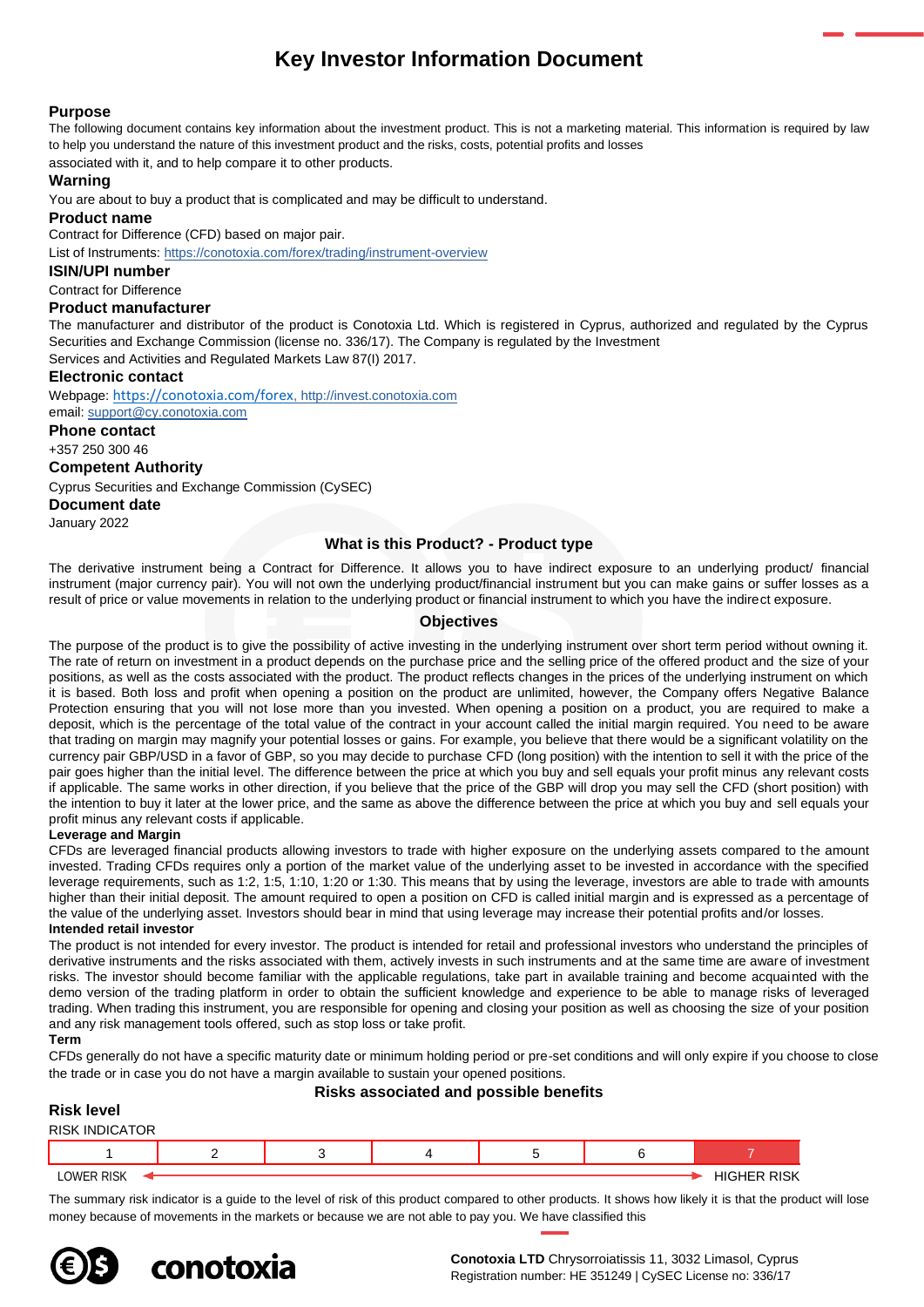product as 7 out of 7, which is the highest risk class. This rates the potential losses from a future performance at a very high level. Be aware of currency risk. An investor may lose all invested capital, understood as a deposit protecting the open position on the product. Therefore, you should ensure that your account possesses the necessary margin to avoid any stop outs. Before, deciding to trade on margin products you should take into consideration your investment objectives, risk tolerance and level of the experience you have obtained on these products. These products may not be appropriate for everyone; therefore, you should ensure that you understand the risks involved and seek independent advice if required. There are several types of trading risk, including leverage risk, which you should be aware of before beginning to trade. Factors that affect the performance of this product include but are not limited to:

- Leverage risk
- Risk of unlimited loss
- Margin risk
- Foreign exchange risk
- Market risk
- Unregulated market risk
- Market disruption risk
- Counterparty risk
- Online trading platform and IT risk
- Conflicts of interest

### **Performance scenario**

\*Market developments in the future cannot be accurately predicted. The scenarios shown are only an indication of some of the possible outcomes based on recent returns. Actual returns could be lower.

This key information document is not specific to a particular product, but to the category of products CFD on Major Currency Pairs. The table below represents outcomes of profits and losses under various scenarios. In this scenario, we assume you buy a CFD contract relating to an underlying GBP/USD pair with volume £100,000 (1 lot) at a rate of 1.2640. This means that your notional exposure to the quoted currency is \$126,400 (100,000 contracts x the price 1.2640). However, keep in mind that you do not need to invest £100,000, assuming that you will use the highest leverage 1:30 you will only have to use as margin £3,333. The same pattern applies in the scenario when you wish to sell a CFD contract on GBP/USD with the same volume, price, and leverage.

| Long Performance Scenario Opening Price<br>$(1$ year) |                      | <b>Closing Price</b> | <b>Price Change</b> | Profit/Loss  | Return in % on Invested<br>Capital of £3,333 |
|-------------------------------------------------------|----------------------|----------------------|---------------------|--------------|----------------------------------------------|
| Favourable                                            | 1.2640               | 1.2766               | $+1.00\%$           | $+£990.09$   | $+29.71%$                                    |
| Moderate                                              | 1.2640               | 1.2672               | $+0.25%$            | $+£249.37$   | $+7.48%$                                     |
| Unfavourable                                          | 1.2640               | 1.2608               | $-0.25%$            | $-£250.62$   | $-7.52%$                                     |
| <b>Stress</b>                                         | 1.2640               | 1.2261               | $-3.00%$            | $-E3,092.78$ | $-92.79%$                                    |
| <b>Short Performance</b><br>Scenario                  | <b>Opening Price</b> | <b>Closing Price</b> | Price Change        | Profit/Loss  | Return in %on invested                       |
|                                                       |                      |                      |                     |              | Capital of £3,333                            |
| Favourable                                            | 1.2640               | 1.2514               | $+1.00%$            | $+£1,010.10$ | $+30.31%$                                    |
| Moderate                                              | 1.2640               | 1.2608               | $+0.25%$            | $+£250.62$   | $+7.52%$                                     |
| Unfavourable                                          | 1.2640               | 1.2672               | $-0.25%$            | $-E249.65$   | $-7.48%$                                     |

The scenario above represents potential performance of your investment. Please bear in mind that a volatile price movement can rapidly lead either to profit or loss on your investment, and a small percentage of the price change could result in significant changes in your potential returns or losses due to the effect of the leverage.

#### **Costs over time**

The table below shows the amounts that are deducted from your investment to cover different types of costs. These amounts depend on how much you invest, how long you hold the product [and how well the product does (where applicable)]. The amounts shown here are illustrations based on an example investment amount and different possible investment periods. \*We have assumed holding periods of 1, 3 and 5 years and an investment of \$10 000 and used EURUSD as an example.

Client opens a long position of 1 lot (EUR 100 000) on EURUSD at a price 1.13422 paying commission of \$3. The relevant Swap points quoted are - 0.2496/-0.7280 for short and long swap respectively and the required margin amounts for 3.33% (\$ 3 780.73).

| Cost Type                                      | <b>Ask</b> | <b>Bid</b> | Margin     | <b>Total Cost</b> | Percentage of margin |
|------------------------------------------------|------------|------------|------------|-------------------|----------------------|
| Spread (1.13422-1.13417) <sup>*</sup> 100 000  | 1.13422    | 1.13417    | \$3,780.73 | \$5.00            | 0.13% of margin      |
| Commission for opening a position              |            |            |            | \$3.00            | 0.08% of margin      |
| Commission for closing a position              |            |            |            | \$3.00            | 0.08% of margin      |
| Short Swap (-0.2496 * 365 days) client's cost  | $-0.2496$  | 1 year     |            | \$ (91.10)        | 2.41% of margin      |
| Long Swap (-0.7280 * 365 days) client's cost   | $-0.7280$  | 1 year     |            | \$(265.72)        | 7.03% of margin      |
| Short Swap (-0.2496 * 1095 days) client's cost | $-0.2496$  | 3 years    |            | \$ (273.31)       | 7.23% of margin      |
| Long Swap (-0.7280 * 1095 days) client's cost  | $-0.7280$  | 3 years    |            | \$ (797.16)       | 21.08% of margin     |
| Short Swap (-0.2496 * 1825 days) client's cost | $-0.2496$  | 5 years    |            | \$ (455.52)       | 12.05% of margin     |
|                                                | $-0.7280$  | 5 years    |            | \$ (1,328.60)     | 35.14% of margin     |